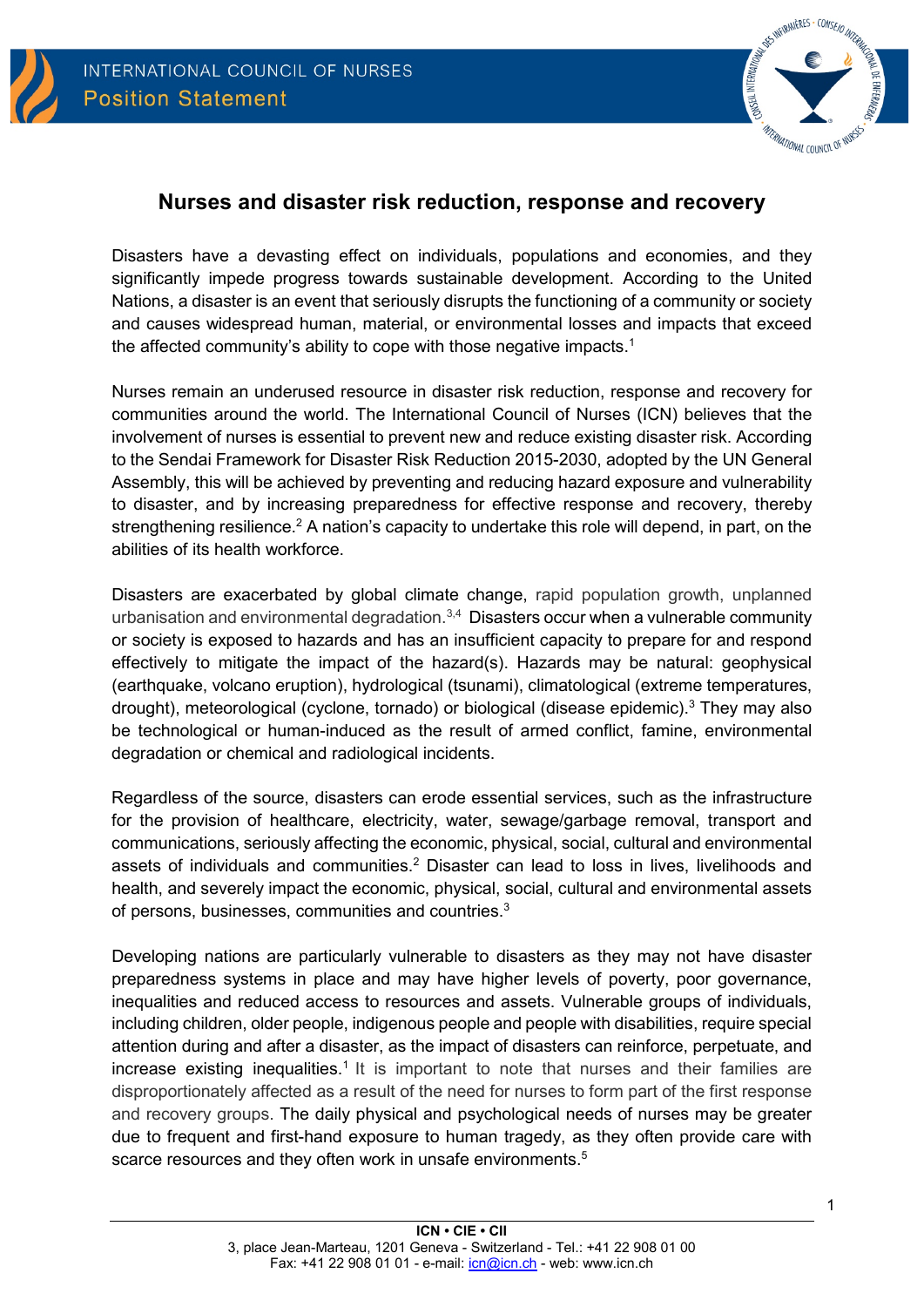

Disaster(s) may negatively impact the physical and mental health of those affected by creating conditions such as lack of security and safety; gender-based violence; lack of access to basic goods and services, including health services; family separation; abuse, neglect, and exploitation of vulnerable persons, and discrimination. <sup>1</sup> Furthermore, these conditions may represent a violation of human rights, with some individuals experiencing obstacles to defend and claim their rights.<sup>6,7</sup> Social challenges posed by disasters put individuals at great risk of experiencing mental health and psychosocial problems, and support in this regard is crucial.

There is, therefore, a need for qualified individuals to engage in the implementation of local, national, regional and global risk reduction plans and strategies, to enable them to bring their expertise and pragmatic guidance. $^3$  Nurses have a vital role to play in all phases of disaster(s). Their knowledge of community resources, their understanding of the needs of vulnerable populations, health workforce planning and clinical knowledge and skills, allow them to play a strategic role in promoting cooperation of health and social sectors, governmental agencies and non-governmental organisations, including humanitarian organisations and community groups, and make them of immense value during disaster risk prevention, response, and recovery.

## **ICN Position and Recommendations**

As the global voice of nursing the ICN:

- Strongly believes that nurses must be involved in the development and implementation of disaster risk reduction, response and recovery policies at the international level.
- Advocates for adoption of disaster risk reduction, response and recovery strategies by governments together with private sector, and other stakeholders, to prevent the loss of lives, livelihoods and health.
- Believes that disaster risk reduction, response and recovery planning must include strategies to support the resilience of nurses. This involves ensuring nurses' personal safety and physical and psychological health and wellbeing in the short and long term. Furthermore, ICN believes that support to nurses' families and dependents should be provided if they are involved in the recovery phase, as this may be extended and undefined.
- Promotes strategies that support social justice and equity of access to needed healthcare and social services, and calls on governments and disaster risk management organizations to establish the support systems required to address the health needs of people affected by disaster.
- Strongly believes that community participation is fundamental to successfully align national policies with local disaster risk reduction needs. <sup>8</sup> As such, it is vital to advocate for the critical involvement of women, children and youth, persons with disabilities, older persons, indigenous peoples and migrants.<sup>3</sup> In addition, that people with life-threatening and chronic diseases, and those who are isolated, should be included in the design of policies to manage their risks before, during and after disasters.
- Strongly believes that there must be a link between relief and development planning. Furthermore, that relief operations must develop and adhere to credible accountability systems to ensure appropriate, effective use of financial, technical, and human resources. $^8$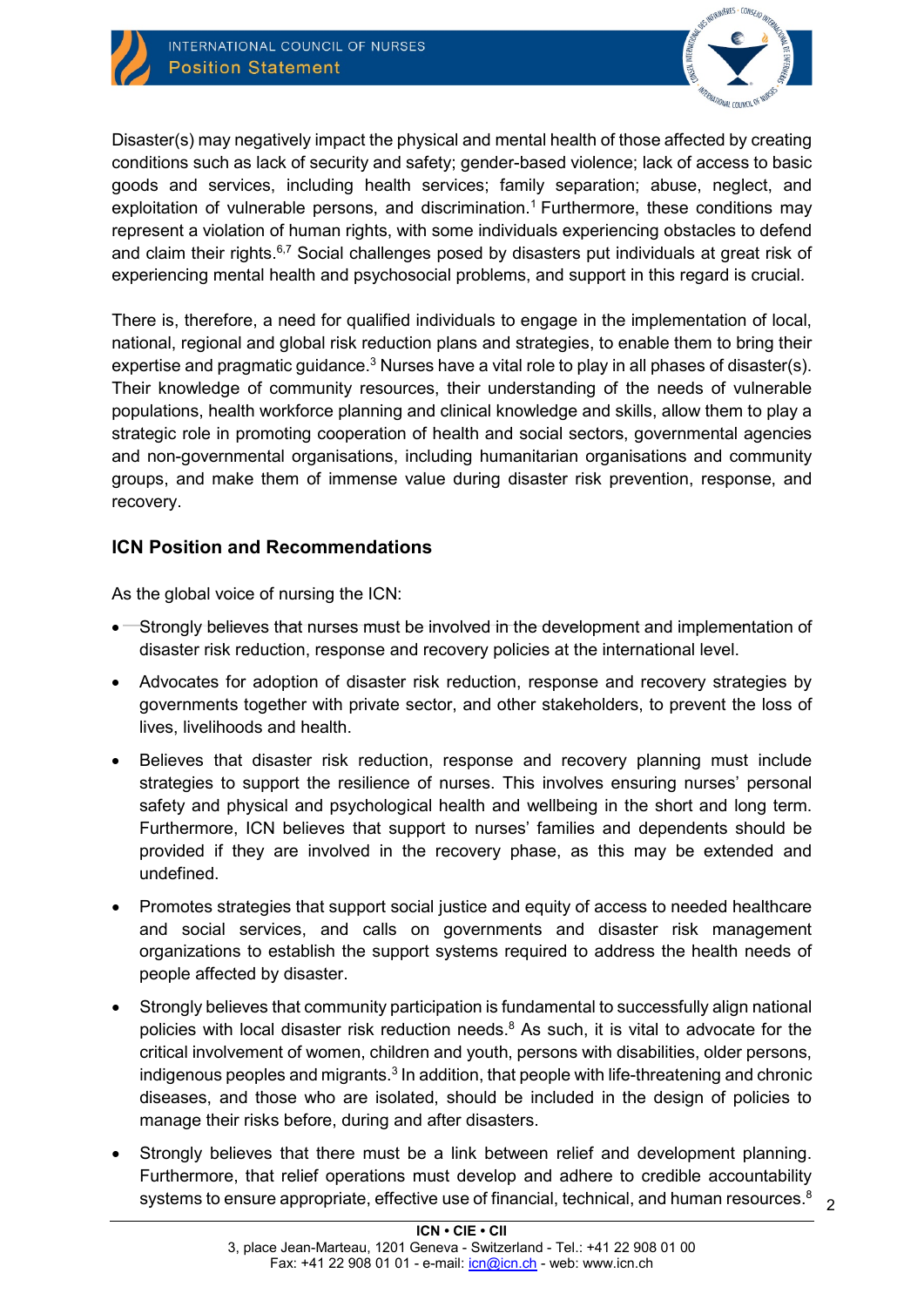

- Supports and encourages education and training of nurses in disaster risk reduction, response and recovery, which is guided by the ICN Framework of Disaster Nursing Competencies. 9
- Strongly advocates for the inclusion of mental health and psychosocial support for responders and survivors, and for their families, as part of the health response to disaster and disaster recovery.
- Supports the Sendai Framework, including the following guiding principles and priorities for action: 3
	- Disaster risk reduction requires an all-of-society engagement and partnership, empowerment, and inclusive, accessible and non-discriminatory participation.
	- Disaster risk management is aimed at protecting individuals and their health, livelihoods, property and productive assets, as well as cultural and environmental assets, while promoting and protecting all human rights.
	- The responsibility to reduce disaster risk primarily lies with the State, but it is shared with local government, the private sector and other stakeholders across relevant sectors.
	- Action must be focused on: understanding disaster risk; strengthening disaster risk governance to manage disaster risk; investing in disaster risk reduction for resilience; enhancing disaster preparedness for effective response and on 'Building Back Better' in recovery, rehabilitation and reconstruction.

# **ICN encourages national nurses' associations (NNAs), in collaboration with their respective government to**:

- Actively participate in supporting institutions and governments to prepare in advance for disaster(s) by assessing potential hazards and vulnerabilities, and by increasing their ability to predict, warn of and respond to disaster, for example through a national disaster plan and emergency funds.
- Develop and/or support a regulatory framework that helps nurses meet regulatory requirements in a timely manner when deployment is needed to provide nursing care in an affected jurisdiction.
- Actively engage with governments so that they develop a binding strategy which is intended to fulfil the four priorities set out in the Sendai Framework for Disaster Risk Reduction. 3
- Encourage governments to plan for responding to the basic needs of nurses in the event of a disaster, ensuring a system is in place that aims to provide food, water and shelter, as well as continued compensation and incentives that are normally provided for time worked.
- Actively participate in strategic planning and implementing of disaster plans to ensure nursing input.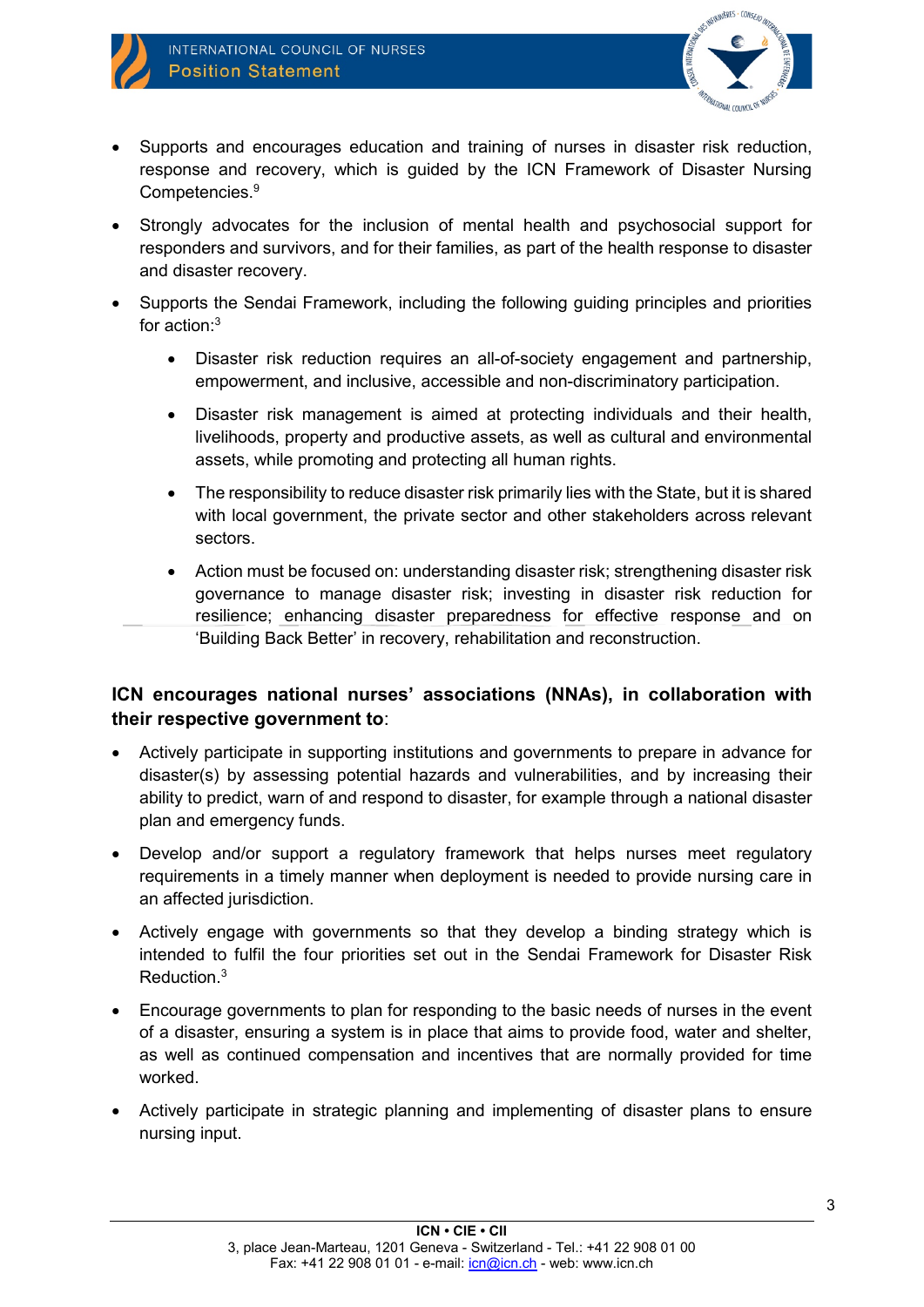

- Ensure a register of nurses who are trained and able to respond to a disaster, and who are linked to an organisation or agency participating in the coordination of disaster response and recovery in the country.
- Incorporate disaster risk reduction, response and recovery in educational programmes according to local needs, and provide opportunities for continuing education to ensure a sound knowledge base, skill development, and ethical framework for practice.
- In the response phase of a disaster, assist in the efforts to mobilise the necessary resources, including access to food, water, sanitation, shelter and medicines, and support the coordination of care, giving special attention to vulnerable groups.
- In the recovery phase, work with the community to plan for long-term needs, including psycho-social, economic, and legal needs – for example through counselling, resettlement and documentation.
- Advocate for the continued care needs of those with injuries, disabilities, noncommunicable and communicable diseases and mental health needs, paying particular attention to more vulnerable groups.
- Partner with other health professional organisations, independent, local and national branches of government, international agencies and non governmental organisations to implement all aspects of the Sendai Framework and evaluate performance on an ongoing basis. 2

## **ICN calls on individual nurses in their role as clinicians, educators, researchers, policy influencers, or executives to:**

- Actively engage in disaster risk committees and policy-making for disaster risk reduction, response and recovery.
- Seek continuing professional development opportunities in disaster risk reduction, response and recovery.
- Be competent to provide disaster relief and meet the health needs according to the type of disaster and the given situation.
- Be informed of diseases, such as cholera, and changes in social behaviours, such as theft, that may be associated with disasters and which may be exacerbated by a deterioration in living conditions, and of associated physical and mental health, socioeconomic, and nursing or care needs of individuals and communities, and identify mechanisms to deal with these situations.
- Be familiar with and raise public awareness of those disasters that their region and country are most likely to experience.
- Work closely with other healthcare and allied professionals in establishing comprehensive and collaborative disaster risk reduction plans.

Adopted in 2001 Reviewed and revised in 2006, 2019